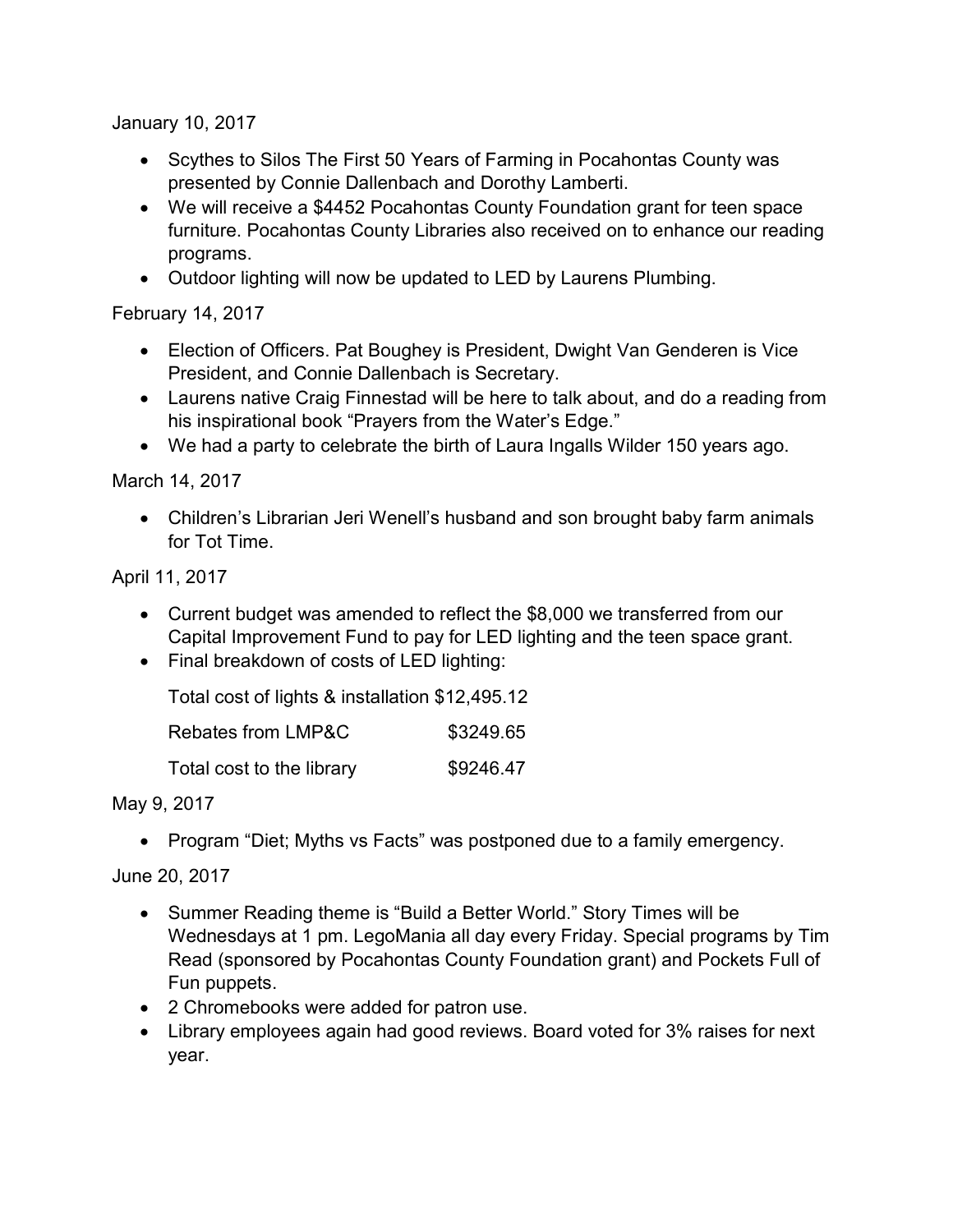July 11, 2017

- "Germans in Iowa and the Global Midwest" display was in the Library July 6-17 to coincide with the Laurens Summer Celebration. Friday evening we opened specially for "The History of Albert City Threshermen and Collector's Show" by Connie Reinert.
- IPTV's Dan Wardell filmed a segment for his TV Show, "Kid's Clubhouse." The segment featured different metals. Local kids participating included Landen Tate, Brennen & Emma Storms, Lily Norman, Morgan & Cameron Leith, and Darien & Pearl McElroy.

August 8, 2017

- Library Director Glenda Mulder procured 1,000 pair of Eclipse glasses, so we had plenty for us all to watch the Total Solar Eclipse August 21<sup>st</sup> safely. We also shared with neighboring libraries and the school! We also provided Eclipse cookies.
- Pocahontas County Naturalist Corinne Peterson presented an Eclipse program earlier in the month so we would know what to expect.
- Arla Kintigh of Spencer talked about her new book, "Fairgoers Don't Live on Fried Food Alone; 100 Years of Clay County Fair Traditions."
- At a joint meeting with Bethany Lutheran Church Council and the Library Board, it was decided to terminate the farm lease with Wal-Jan Farms and open the land up for public bids.
- The Laurens Public Library Foundation announced plans to start fundraising for a Music Garden, to be installed on Library grounds. The City Council has given their stamp of approval to this project also.

September 12, 2017

- State Historical Society of Iowa brought their display bus Iowa History 101 to our library for a few days. It was open to the public, and L-M students came down for special tours.
- Program "Diet; Myths vs Facts" by Kayli Stumpf, dietitian for Unity Point Fort Dodge was well attended.

October 3, 2017

• Bethany Lutheran Church Council and the Library Board had a joint meeting to review bids for our farm ground. The contract will be awarded to Kyle Wenell for \$266 per acre for the 2018 growing season. Half of the rent is due in November, the other half is due in March.

October 10, 2017

 PAC math teacher Katie Wilford presented a program about her travels to Cuba this summer.